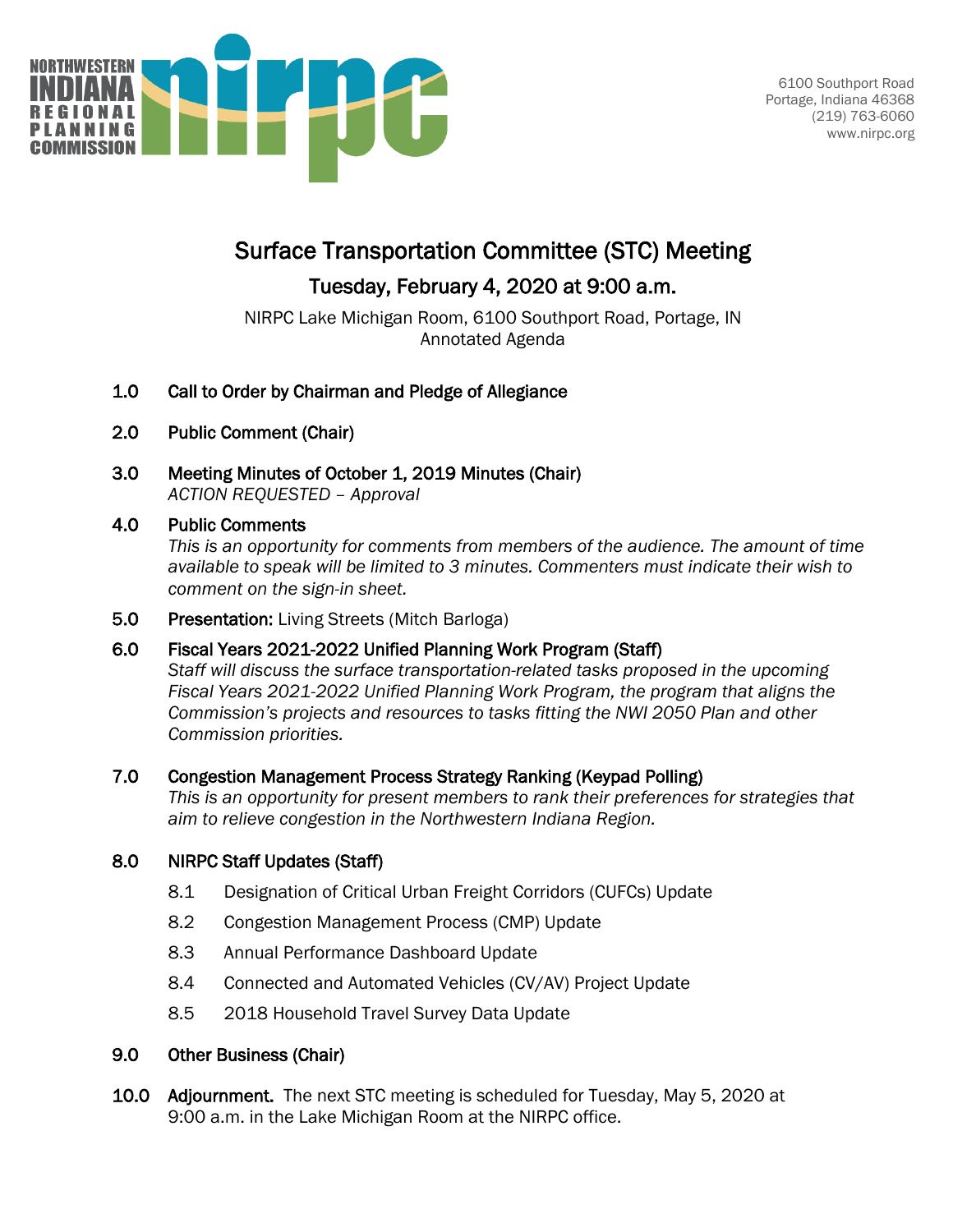The Northwestern Indiana Regional Planning Commission (NIRPC) prohibits discrimination in all its programs and activities on the basis of race, color, sex, religion, national origin, age, disability, marital status, familial status, parental status, sexual orientation, genetic information, political beliefs, reprisal, or because all or part of an individual's income is derived from any public assistance program.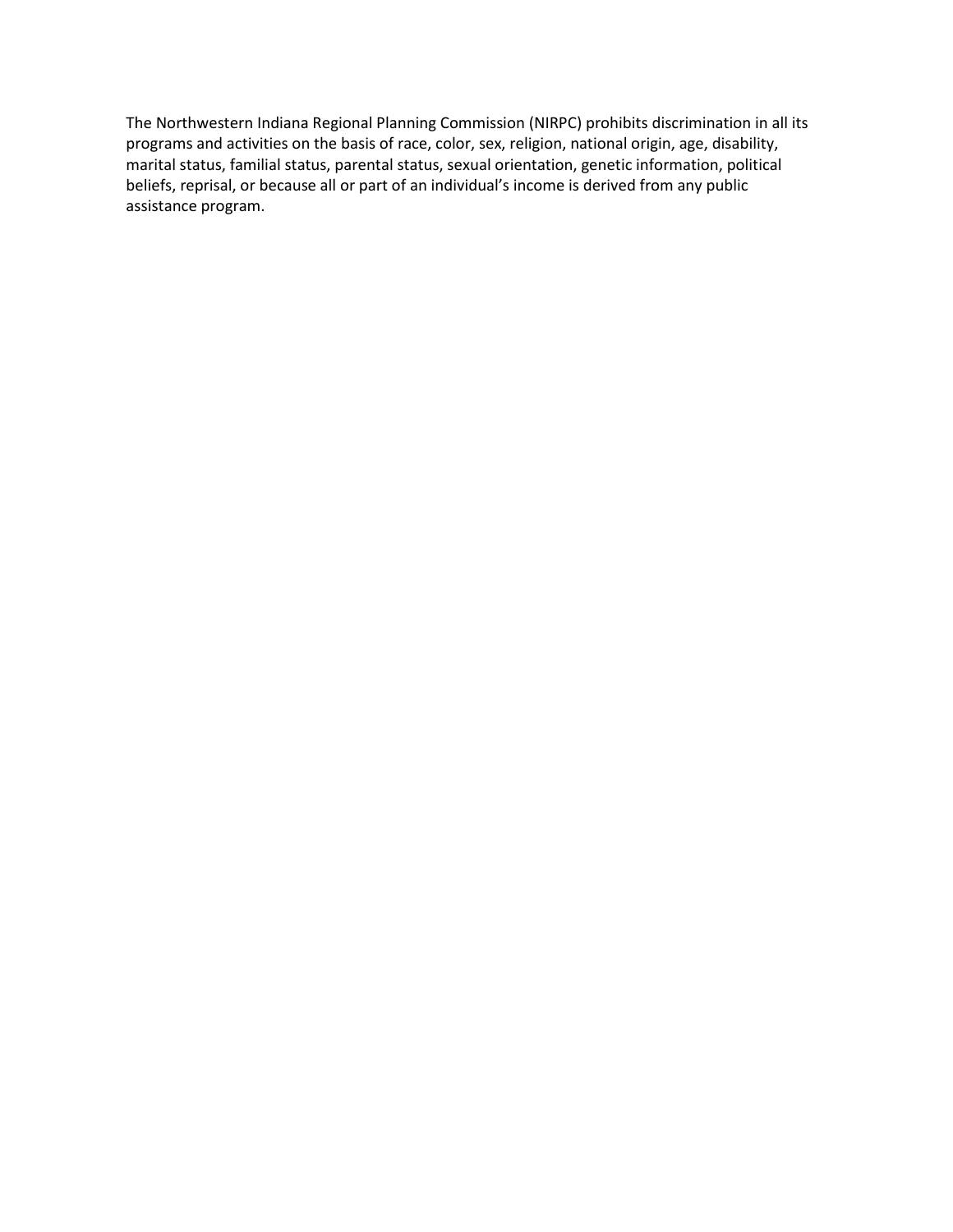#### SURFACE TRANSPORTATION COMMITTEE

NIRPC Lake Michigan Room October 1, 2019 **Minutes** 

Jeff Huet called the meeting to order at 9:02 with the Pledge of Allegiance and self-introductions. In attendance were George Topoll, Union Township Trustee; Dean Button, City of Hammond; Jeff Huet, Town of Schererville; Dennis Cobb, First Group Engineering; David Wright, GPTC; and Joshleen Denham, Town of Trail Creek.

NIRPC staff present were Peter Kimball, Trey Wadsworth, Mitch Barloga, Gabrielle Biciunas, Meredith Stilwell, Kevin Polette and James Gross.

There was no public comments.

The minutes of the June 4, 2019 meeting were approved on a motion by Dean Button as concurred by Jeff Huet.

Mitch Barloga presented on the Living Streets policy. NIRPC adopted the Complete Streets policy in 2010 and is now moving forward with the Living Streets policy due to the significant increase in green infrastructure planning over the last 10 years. The objective is to merge the Complete Streets and Green Streets policies into the Living Streets policy. To accomplish this objective, NIRPC will create a Living Streets workshop to review the draft document in detail. The first meeting is scheduled for November 13, 2019, at 1:30 p.m. in the Lake Michigan Room at NIRPC. The final draft document will be discussed at the topical committees before being presented to the TPC and Full Commission meetings.

Peter Kimball reported on the designation of Critical Urban Freight Corridors (CUFCs). CUFCs are a designation for corridors determined by the MPO, with INDOT's blessing, to be critical to the movement of freight and that meet certain minimal criteria, largely determined by the MPO. The Freight and Congestion working group plans to establish criteria and screen potential CUFCs, eventually nominating about 14.5 additional miles to the TPC and Commission for approval at their November meetings. The Federal Highway Administration (FHWA) has final say on whether the corridors are official designated as CUFCs, and if so, they will be eligible for future setaside funding for a variety of project types. The NIRPC Commission approved the Willowcreek Rd/Crisman Rd corridor between US 20 and the Indiana Toll Road ramp as a CUFC at their August 15th meeting, pending FHWA's final approval. The working group is meeting October  $15<sup>th</sup>$  to finalize the designation criteria and make progress toward nominating the additional 14.5 miles of Critical Urban Freight Corridors.

Peter Kimball gave an update on the Congestion Management Process (CMP). The Freight and Congestion Working Group is also overseeing the update of the CMP. NIRPC is required to administer a CMP for northwest Indiana since it is planned to be a region greater than 200,000 people. A CMP is a framework for managing congestion in a way that suits users' expectations. Any agency wishing to use NIRPC-administered federal funds to advance certain capacity-adding projects must demonstrate that those projects conform to the CMP. The current CMP was adopted in 2011. The plan is to adopt and update to the CMP in May of 2020, with a draft completed by March 2020. An online survey has been sent out. NIRPC is also working on creating one repository where all traffic data that has been collected can be combined and analyzed to show existing conditions, which will be one of the first sections of the CMP update. Traffic counts and travel time data have been collected, but more types of traffic data will be collected in the future. Traffic counts were collected using tube counters in the past, but Miovision camera counters are being explored as it would have the ability to collect rail-highway at-grade crossing delay and turning movement counts. A lot of counts are courtesy of INDOT's Traffic Count Database System. Travel time probe data has been retrieved from the National Performance Measure Research Dataset on the major highways. Field data has been collected using handheld GPS devices for other arterials.